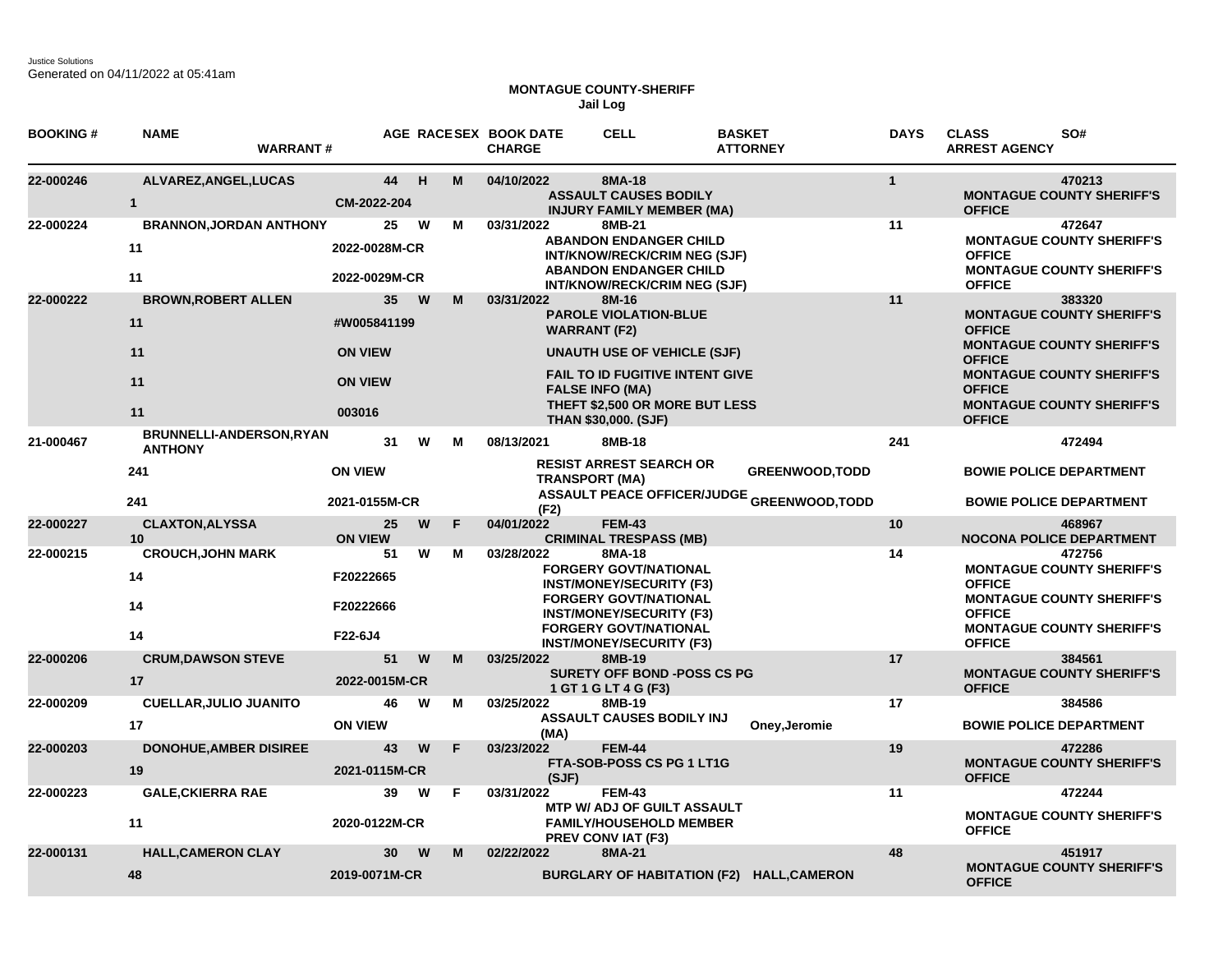|           | 48                                     | 2019-0071M-CR                    |         |    | <b>MOTION TO PROCEED ADJ OF</b><br>GUILT-BURGLARY OF HABITATION HALL, CAMERON<br>(F2)                              |                       |     | <b>MONTAGUE COUNTY SHERIFF'S</b><br><b>OFFICE</b>                                     |
|-----------|----------------------------------------|----------------------------------|---------|----|--------------------------------------------------------------------------------------------------------------------|-----------------------|-----|---------------------------------------------------------------------------------------|
| 22-000244 | HAWTHORNE, JAMES MATTHEW<br>4<br>4     | <b>ON-VIEW</b><br><b>ON-VIEW</b> | W<br>32 | м  | 04/07/2022<br>8MB-18<br><b>PUBLIC INTOXICATION (MC)</b><br><b>ESCAPE FROM CUSTODY (MA)</b>                         |                       | 4   | 417298<br><b>NOCONA POLICE DEPARTMENT</b><br><b>NOCONA POLICE DEPARTMENT</b>          |
|           |                                        | <b>ON-VIEW</b><br>2017-0169M-CR  |         |    | <b>RESIST ARREST SEARCH OR</b><br><b>TRANSPORT (MA)</b><br><b>MTR COMM SUPERV - BURGLARY</b><br>OF HABITATION (F2) |                       |     | <b>NOCONA POLICE DEPARTMENT</b>                                                       |
|           | 4                                      |                                  |         |    |                                                                                                                    |                       |     | <b>MONTAGUE COUNTY SHERIFF'S</b><br><b>OFFICE</b>                                     |
| 21-000295 | <b>HERNANDEZ,OSCAR ALFREDO</b>         |                                  | 26<br>H | M  | 05/21/2021<br>1M-47<br>SOB - SEXUAL ASSAULT IN                                                                     |                       | 325 | 469754<br><b>TEXAS DEPARTMENT OF PUBLIC</b>                                           |
|           | 325                                    | F2021568                         |         |    | <b>DISASTER AREA (F1)</b>                                                                                          | <b>ODOM,LANHON</b>    |     | <b>SAF</b>                                                                            |
|           | 325                                    | PRL2105000127                    |         |    | <b>ICE HOLD ()</b>                                                                                                 | <b>ODOM,LANHON</b>    |     | <b>TEXAS DEPARTMENT OF PUBLIC</b><br><b>SAF</b>                                       |
| 22-000145 | <b>HILLIARD, DAVID BURNS</b>           |                                  | 60<br>W | м  | 8MB-21<br>02/28/2022                                                                                               |                       | 42  | 387350                                                                                |
|           | 42                                     | 2021-0122M-CR                    |         |    | <b>FAILURE TO APPEAR-BURG OF</b><br>HAB (SJF)                                                                      |                       |     | <b>MONTAGUE COUNTY SHERIFF'S</b><br><b>OFFICE</b><br><b>MONTAGUE COUNTY SHERIFF'S</b> |
|           | 42                                     | 17943-01                         |         |    | <b>PUBLIC INTOX (MC)</b>                                                                                           |                       |     | <b>OFFICE</b>                                                                         |
| 22-000212 | <b>KNOWLES, THOMAS MYRON</b>           |                                  | 34<br>W | M  | 03/26/2022<br>8MB-19                                                                                               |                       | 16  | 423250                                                                                |
|           | 16                                     | <b>ON VIEW</b>                   |         |    | MAN DEL CS PG 1 GT=1GLT4G (F2)                                                                                     |                       |     | <b>MONTAGUE COUNTY SHERIFF'S</b><br><b>OFFICE</b>                                     |
|           | 16                                     | <b>ON VIEW</b>                   |         |    | <b>RESIST ARREST SEARCH OR</b><br><b>TRANSPORT (MA)</b>                                                            |                       |     | <b>MONTAGUE COUNTY SHERIFF'S</b><br><b>OFFICE</b>                                     |
|           | 16                                     | 1707344D                         |         |    | POSS CS PG 1/1-B LT 1G (SJF)                                                                                       |                       |     | <b>MONTAGUE COUNTY SHERIFF'S</b><br><b>OFFICE</b>                                     |
|           | 16                                     | F20222675                        |         |    | <b>FAIL TO COMPLY SEX OFF DUTY</b><br>TO REG LIFE/90 DAY (F2)                                                      |                       |     | <b>MONTAGUE COUNTY SHERIFF'S</b><br><b>OFFICE</b>                                     |
| 22-000239 | <b>MCCLAIN, MISSY RENEE</b><br>6       | <b>ON VIEW</b>                   | W<br>42 | F. | 04/05/2022<br><b>SEG-22</b><br><b>UNLAWFUL RESTRAINT (MA)</b>                                                      |                       | 6   | 458866<br><b>BOWIE POLICE DEPARTMENT</b>                                              |
| 22-000237 | <b>MCCLELLAND, ROBERT BRADLEY</b>      |                                  | 32<br>W | M  | 04/05/2022<br>8MA-18                                                                                               |                       | 6   | 423407                                                                                |
|           | 6<br>6                                 | 003012<br>003011                 |         |    | POSS CS PG 1 GT=1GLT4G (F3)<br>UNL CARRYING WEAPON (MA)                                                            |                       |     | <b>BOWIE POLICE DEPARTMENT</b><br><b>BOWIE POLICE DEPARTMENT</b>                      |
|           | 6                                      | 003013                           |         |    | <b>POSSESSION OF DRUG</b><br>PARAPHERNALIA - CLASS C (MC)                                                          |                       |     | <b>BOWIE POLICE DEPARTMENT</b>                                                        |
|           |                                        | 003014                           |         |    | <b>UNL CARRYING WEAPON (MA)</b>                                                                                    |                       |     | <b>BOWIE POLICE DEPARTMENT</b>                                                        |
| 22-000228 | <b>MINYARD, RICHARD LAWRENCE</b><br>10 | 2021-0200M-CR                    | 29<br>W | M  | 04/01/2022<br><b>TRS-48</b><br><b>FAILURE TO APPEAR</b><br>POSSESSION OF CS PG 1G LT 4 ()                          | ALLEN,LAUREN          | 10  | 472381<br><b>MONTAGUE COUNTY SHERIFF'S</b><br><b>OFFICE</b>                           |
| 21-000744 | <b>MONEY, WESLEY FRANKLIN</b>          |                                  | 25<br>W | M  | 12/29/2021<br>8MB-21                                                                                               |                       | 103 | 471337                                                                                |
|           | 103                                    | <b>ON VIEW</b>                   |         |    | <b>EVADING ARREST DETENTION</b><br>(MA)                                                                            |                       |     | <b>BOWIE POLICE DEPARTMENT</b>                                                        |
|           | 103                                    | <b>ON VIEW</b>                   |         |    | <b>POSS STOLEN PROP(THEFT PROP</b><br>\$100-\$750) (MB)                                                            |                       |     | <b>BOWIE POLICE DEPARTMENT</b>                                                        |
|           | 103                                    | <b>ON VIEW</b>                   |         |    | <b>FRAUD USE/POSS IDENTIFYING</b><br>INFO # ITEMS 5LT10 (F3)                                                       | JORDAN, COLLIN        |     | <b>BOWIE POLICE DEPARTMENT</b>                                                        |
|           | 103                                    | <b>ON VIEW</b>                   |         |    | <b>POSS DANGEROUS DRUG (MA)</b>                                                                                    | <b>JORDAN, COLLIN</b> |     | <b>BOWIE POLICE DEPARTMENT</b>                                                        |
|           | 103                                    | 2021-0142M-CR                    |         |    | <b>CAPIAS/MTP-POSS CS PG 1 LT1G</b><br>(SJF)                                                                       | JORDAN, COLLIN        |     | <b>BOWIE POLICE DEPARTMENT</b>                                                        |
| 22-000022 | <b>NEISS, JERRY ALAN</b>               |                                  | 35<br>W | м  | 01/12/2022<br>1M-46                                                                                                |                       | 89  | 464970                                                                                |
|           | 89                                     | F20212625                        |         |    | FAIL TO COMPLY SEX OFF DUTY<br>TO REG LIFE/ANNUAL (F3)                                                             | <b>JORDAN, COLLIN</b> |     | <b>MONTAGUE COUNTY SHERIFF'S</b><br><b>OFFICE</b>                                     |
| 22-000216 | <b>NEWSOME, SONIA DANN</b>             |                                  | 46<br>W | F  | 03/28/2022<br><b>FEM-43</b>                                                                                        |                       | 14  | 472757                                                                                |
|           | 14                                     | F20222667                        |         |    | <b>FORGERY GOVT/NATIONAL</b><br><b>INST/MONEY/SECURITY (F3)</b>                                                    | <b>MARSH, LEE ANN</b> |     | <b>MONTAGUE COUNTY SHERIFF'S</b><br><b>OFFICE</b>                                     |